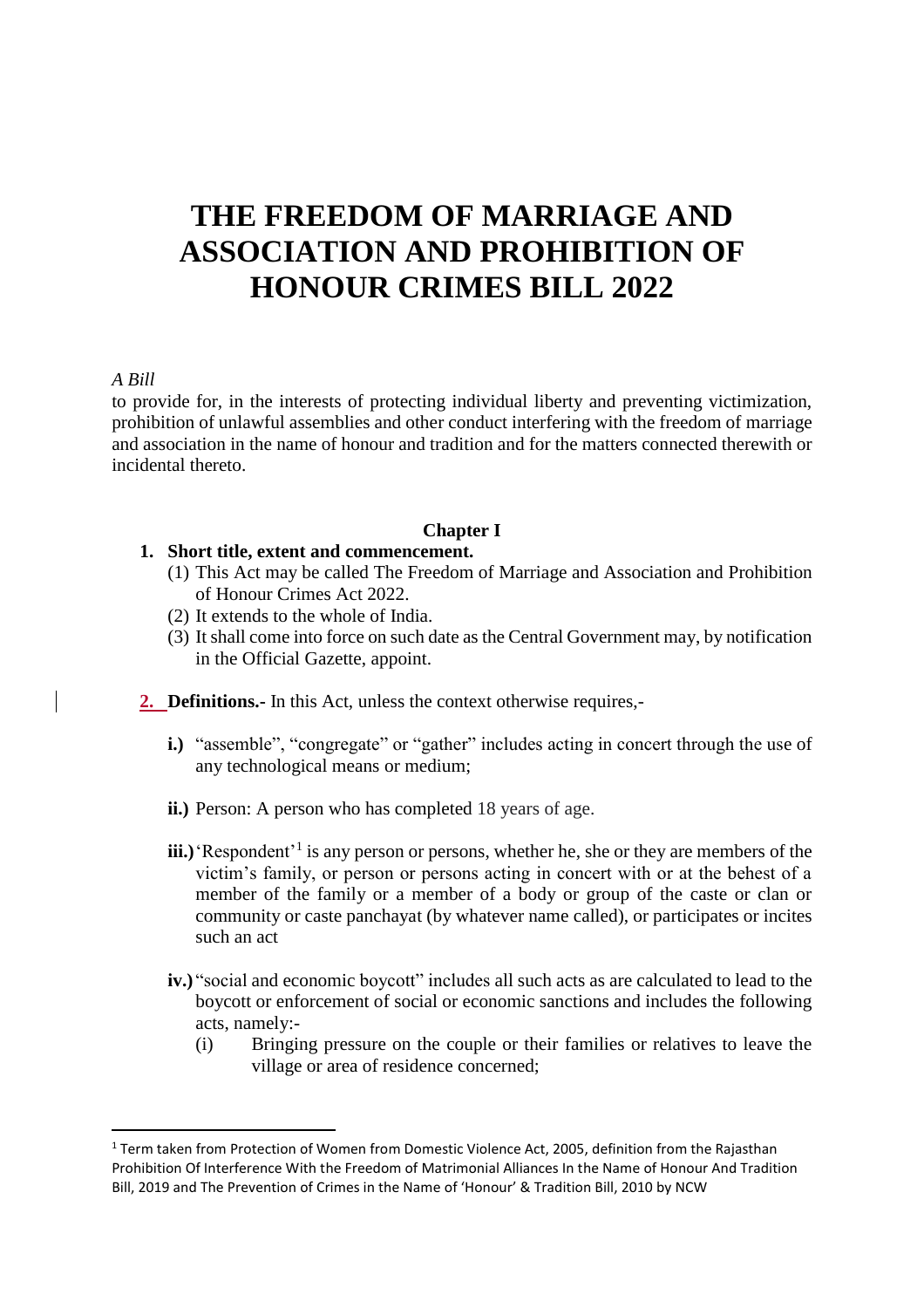- (ii) a refusal to permit a person to render to other person or receive from him any customary service or to abstain from social relations that one would maintain with other person or to isolate him from others,<sup>2</sup>
- (iii) Indulging in any conduct which will impede or is likely to impede, access to markets, community facilities, places of worship or any other necessities of life;
- (iv) Divesting or dispossessing the couple or their families of any land or property belonging to them or imposition of fine or penalty of any kind;
- (v) a refusal to deal with, work for hire or do business,<sup>3</sup>
- (vi) to deny opportunities including access to services or contractual opportunities for rendering service for consideration; or to refuse to do anything on the terms on which things would be commonly done in the ordinary course of business; or
- (vii) to abstain from any professional or business relations
- **v.)** "marriage" includes proposed or intended marriage;
- **vi.)** Association: Any person joining another person, as a partner, friend, or companion, or to have a relationship with another person.
- **vi.)vii.)**Khap / Caste panchayat: Caste or community groups consisting of persons of the same lineage, religion or caste that have given themselves the power illegally to punish persons or pass orders against persons for acts including inter-caste marriages and relationships, when have exercised their choice to get married against the wishes of their elders or contrary to the customary practice of the clan<sup>4</sup>;

#### **Chapter II Freedom to Marry and of Association**

#### **2.3.Freedom to Marry and of Association**

- (1) All persons have the right to control their own lives, a right to liberty and freedom of expression, and a right of association, movement and bodily integrity. They have a right to choose their own partners, the right to marry or to associate with any person of their choice.
- (2) The consent of a person's family, community, caste or clan is not necessary once the two adult individuals agree to enter into a marriage or a relationship.<sup>5</sup>
- (3) Any action to prevent the exercise of the rights referred to in sub-section (1) by any person or a group of persons shall amount to an offence under the provisions of this Bill.<sup>6</sup>
- (4) Declaration by a Couple of intention to be together: Any two persons desirous of marrying each other or being in a relationship with each other or associating with each other shall be entitled to declare their age and willingness to be together, in oral or in writing before any Government

l

<sup>&</sup>lt;sup>2</sup> SC/ST Prevention of Atrocities Act

<sup>&</sup>lt;sup>3</sup> SC/ST Prevention of Atrocities Act

<sup>4</sup> *Shakti Vahini vs. Union of India (UOI) and Ors*.

<sup>&</sup>lt;sup>5</sup> Shakti Vahini v. Union of India and Ors. \_\_\_\_\_\_\_\_\_

<sup>6</sup> 2015 Bill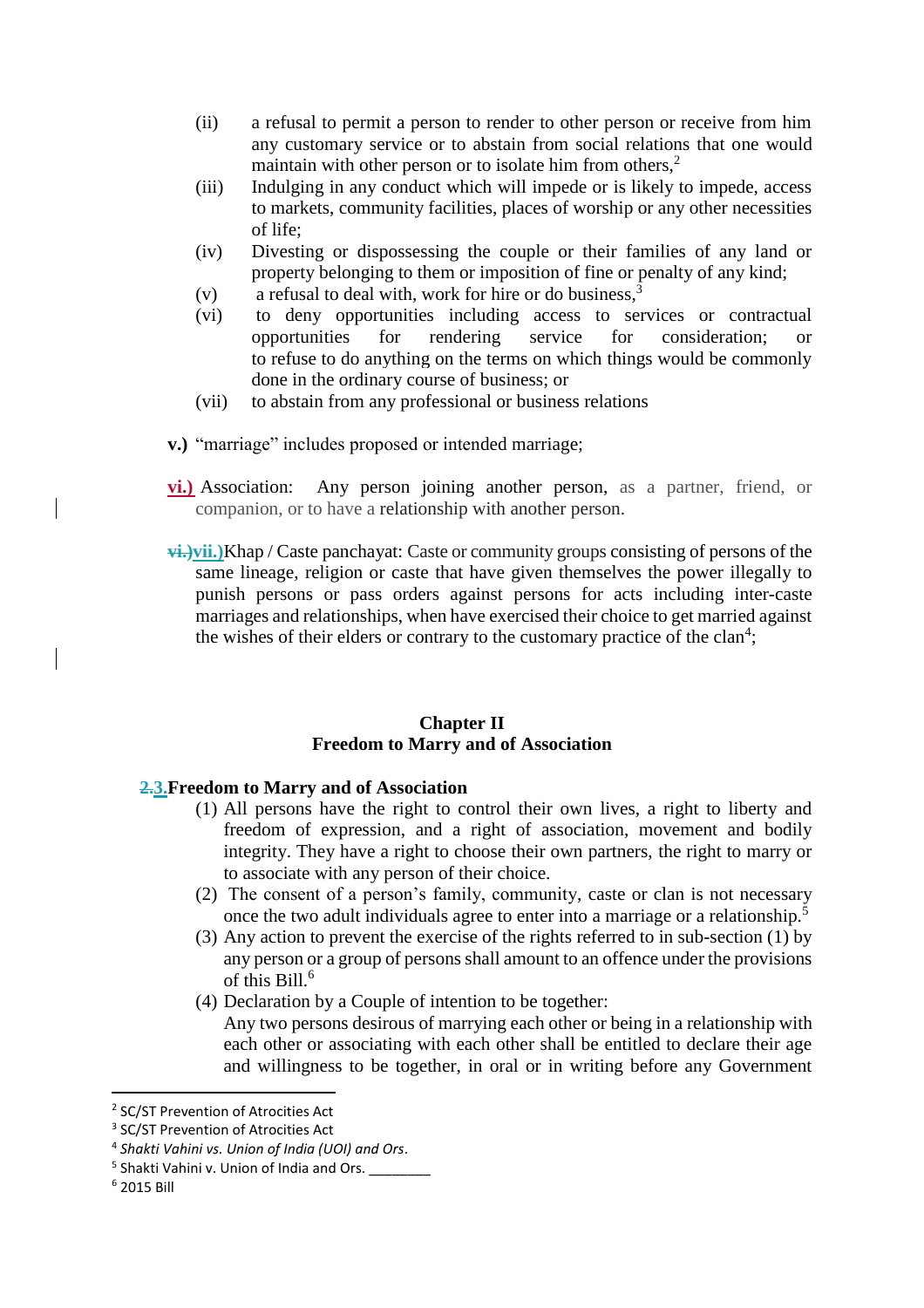official who shall send the said information to the nearest police station and no action shall be taken by the Police and / or any other authority or at the instance of any their party, including the family members or relatives or community members of either party or any third party, against the said couple.<sup>7</sup>

#### **Chapter III Prohibition of Honour Crimes**

#### **3.4.Honour Crimes:**

- **1.** Commission of any acts in the name of caste, culture, custom, religion, tradition or so-called "honour" against any person or persons on the ground that the person has transgressed cultural, religious, social or traditional norms or customs of appropriate behaviour.<sup>8</sup> Honour crimes would include but are not limited to:
	- (i) Declaring the couple, who have got married as a brother and sister,
	- (ii) Extraditing the couple or their family or relatives from the village or area they live in,
	- (iii) Abducting the victim and / or their partner or anyone associated with them $9$
	- (iv) Asking the couple or anyone associated with them or harbouring them to pay a fine,
	- (v) Imposing social and economic boycott on the couple or their family or anyone associated with them,
	- (vi) Harassing the couple or either of them not to meet or associate with or live with each other, by physically visiting them or through any means of communication,
	- (vii) Threatening the couple or either of them or their family or anyone associated with them of retributive action of any kind whatsoever,
	- (viii) Causing death, physical harm or injury to the girl or the couple or anyone connected with them.
	- (ix) **I**ndividually or collectively exhorting or bringing pressure directly or indirectly upon any person or persons to prevent or disapprove of the marriage or association which is objected to, or to generate an environment of hostility towards such couple or either of them or their supporters,<sup>10</sup>
	- (x) Committing any atrocity as defined under the SC/ST Prevention of Atrocities Act 1989;
	- (xi) Any other act or acts of harassment or intimidation, whether physical or mental or psychological against the person, the coupe of persons supporting them.

l

<sup>7</sup> NCW Bill 2010

<sup>&</sup>lt;sup>8</sup> The Council of Europe Convention on Preventing and Combating Violence Against Women and Domestic Violence

<sup>9</sup> *Ravi Kumar and Ors. v. State of Haryana and Ors*. (31.08.2021 - PHHC) : MANU/PH/0688/2021

<sup>10</sup> Rajasthan Bill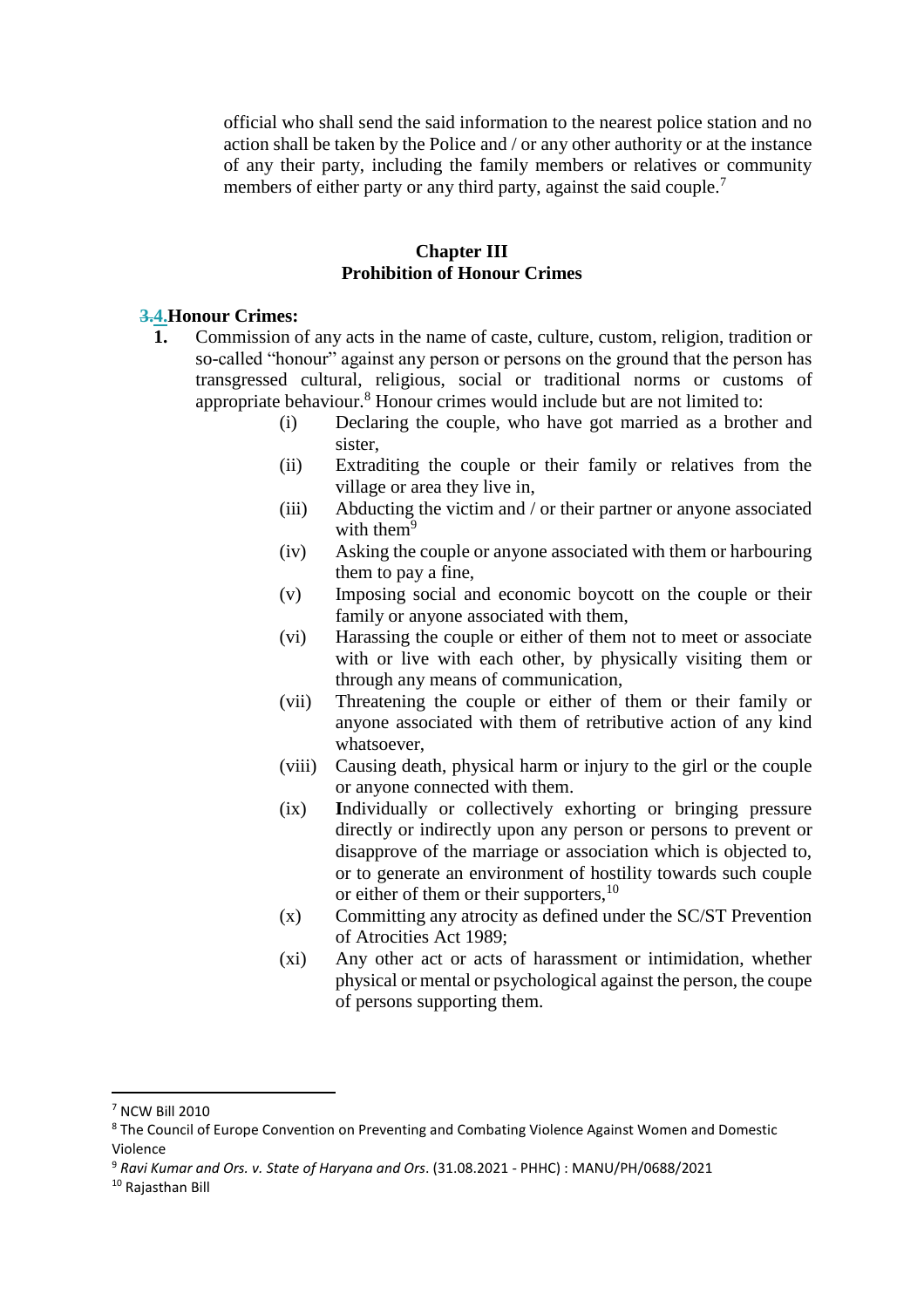2. **Prohibition of Unlawful Assembly.-** No person or any group of persons shall gather, assemble or congregate at any time with the view or intention to deliberate on, or condemning any marriage or relationship on the basis that such marriage or association has dishonoured the caste, community, religion, tradition or brought disrepute to all or any of the persons forming part of the assembly or the family or the people of the locality concerned.

## **4.5.Power of court to issue injunctions**

- (1) Notwithstanding anything to the contrary contained in this Act, if, on an application of any person, or on receipt of information through a complaint or otherwise from any person, a Judicial Magistrate of the first class or a Metropolitan Magistrate is satisfied that an honour crime in contravention of this Act has been arranged or is about to be committed, such Magistrate shall issue an injunction against any person including a member of an organisation or persons or Khap / Caste Panchayat prohibiting such act.
- (2) A complaint under sub-section (1) may be made by any person having personal knowledge or reason to believe, and a non-governmental organisation having reasonable information, relating to the likelihood of an act of honour crime taking place.
- (3) The Court of the Judicial Magistrate of the first class or the Metropolitan Magistrate may also take suo motu cognizance on the basis of any reliable report or information.
- (4) Provided that in the case of any urgency, the Court shall have the power to issue an interim injunction without giving any notice under this section.
- (5) An injunction issued under sub-section (1) may be confirmed or vacated after giving notice and hearing the party against whom the injunction was issued.
- (6) The Court may either on its own motion or on the application of any person aggrieved, rescind or alter an injunction issued under sub-section (1).
- (7) Where an application is received under sub-section (1), the Court shall afford the applicant an early opportunity of appearing before it either in person or by an advocate and if the Court, after hearing the applicant rejects the application wholly or in part, it shall record in writing its reasons for so doing.
- (8) Whoever knowing that an injunction has been issued under sub-section (1) against him disobeys such injunction shall be punishable with imprisonment of either description for a term which may extend to two years or with fine which may extend to one lakh rupees or with both: Provided that no woman shall be punishable with imprisonment.

#### **Chapter IV Offences and Penalties**

#### **5.6.Honour crimes**

Whoever causes any honour crimes as defined in Section 4 (1), not amounting to honour killing or grievous hurt and injury as provided in sections 7 and 8 below, shall be punishable with imprisonment of a term not less than two years but which may extend to five years shall also be liable to fine which may extend to one lakh rupees.

**6.7. Honour Killing:** Whoever causes death through any means or commits any such act that results in death of a couple or either of them or any person on the basis of an honour crime, shall be punished with imprisonment for life, which shall mean imprisonment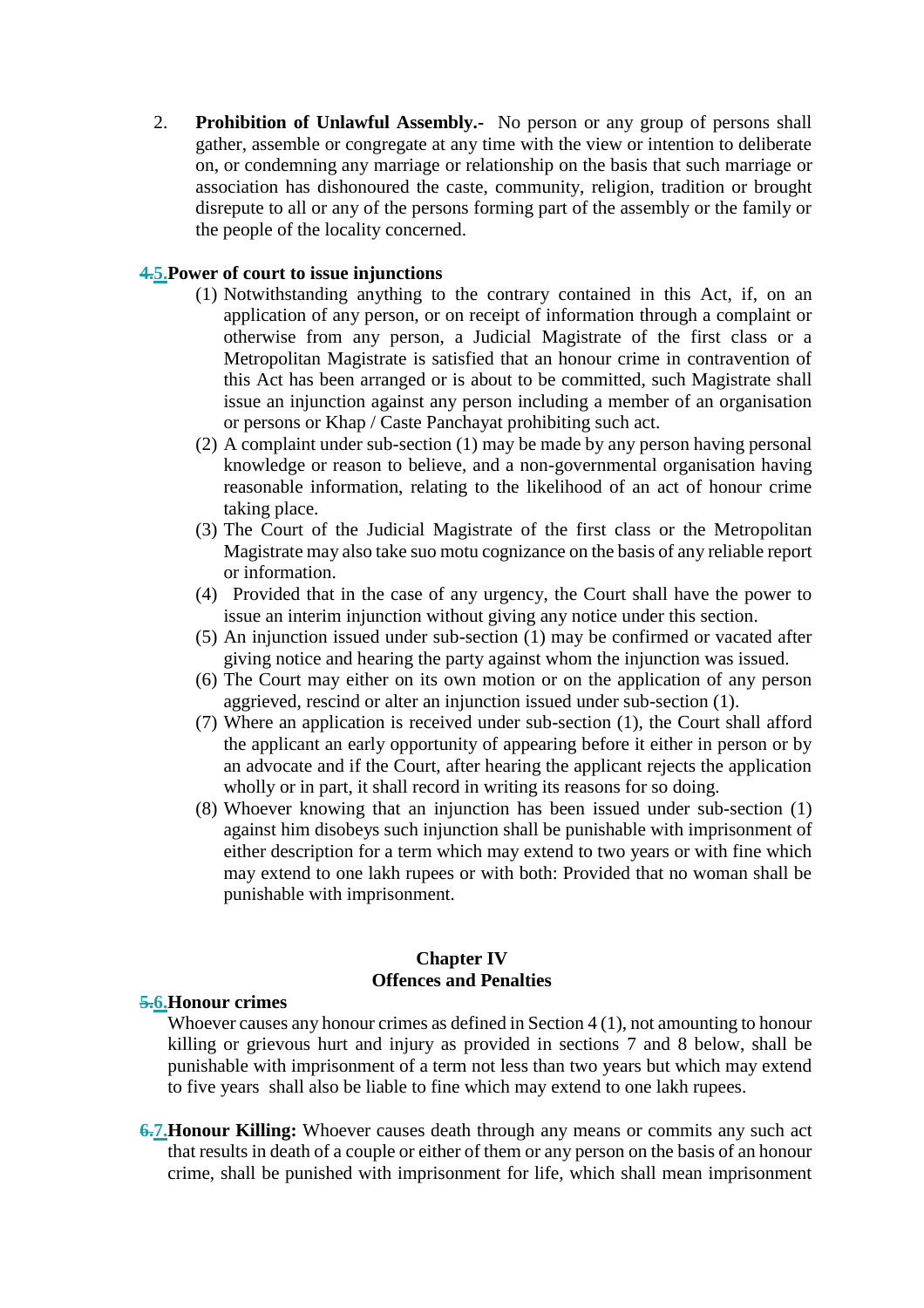for the remainder of that person's natural life, and with fine which may extend to five lakh rupees.

#### **7.8.Grievous Hurt and Injury:**

- (1) Whoever causes grievous hurt to a couple or either of them as an honour crime shall be punished with rigorous imprisonment for a term which shall not be less than ten years, but which may extend to imprisonment for life and with fine which may extend to three lakh rupees.
- (2) Whoever causes simple hurt to a couple or either of them as an honour crime, shall be punished with rigorous imprisonment for a term which shall not be less than three years, but which may extend to five years and with fine which may extend to two lakh rupees.

Explanation.- The expressions 'grievous hurt' and 'simple hurt' shall have the same meaning as is given to it in sections of the Indian Penal Code, 1860 (Central Act No. 45 of 1860).

#### **8.9.Unlawful assembly**:

- (1) Any gathering or assembly or congregation as described in Section 4 (2) shall be treated unlawful and every person convening or organizing such assembly and every member thereof participating therein directly or indirectly shall be punishable with imprisonment for a term not less than six months but which may extend to five years and shall also be liable to fine which may extend to one lakh rupees.
- (2) Any other person at the instance of any member of unlawful assembly or otherwise indulging in honour crimes shall also be punishable likewise.
- **9.10. Criminal Intimidation.-** Any member or members of an unlawful assembly or any other person acting at their instance or otherwise who, with a view to secure compliance with the illegal decision of that assembly in relation to the marriage that is being objected to, indulges in criminal intimidation of any person, or the couple in question or either of them or their relatives or supporters as honour crimes, shall be punishable with imprisonment for a term not less than three years but which may extend to five years and shall also be liable to fine which may extend to two lakh rupees:

Provided that if the threat be to cause harm or injury of the description referred to in second part of section 506 of the Indian Penal Code, 1860 (Central Act No. 45 of 1860), the maximum imprisonment shall extend to seven years.

Explanation.- The expression 'criminal intimidation' shall have the same meaning as is given to it in section 503 of the Indian Penal Code, 1860 (Central Act No. 45 of 1860).

- **10.11.** Whoever knowingly or having reason to believe that an offence has been committed under this Chapter, causes any evidence of the commission of that offence to disappear with the intention of screening the offender from legal punishment, or with that intention gives any information respecting the offence which he knows or believes to be false, shall be punishable with the punishment provided for that offence;
- **11.12. Punishment for abetment, attempt or conspiracy .-** Whoever abets, attempts or conspires to commit an offence under this Act or encourages or assists suicide of the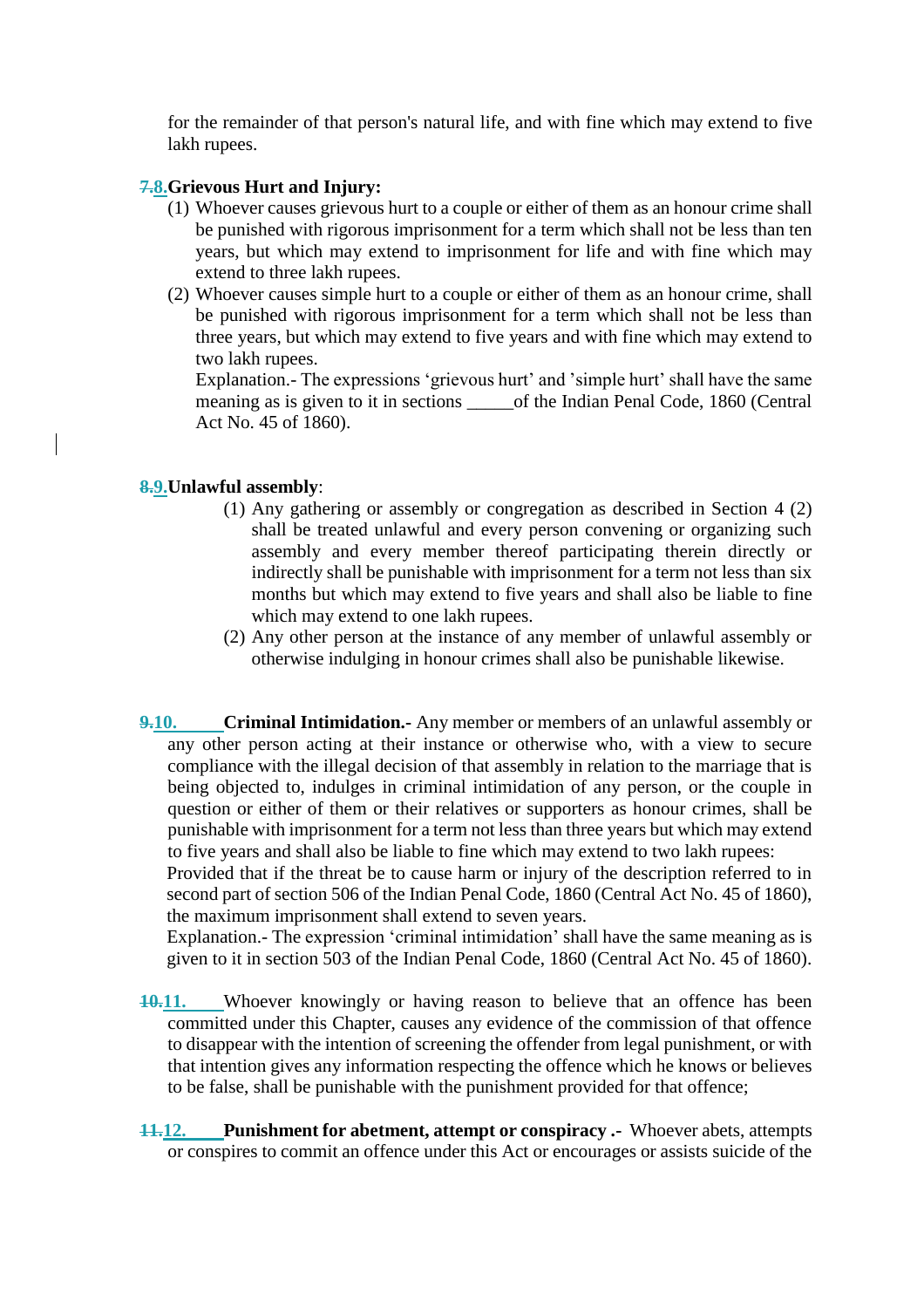victim $11$  shall be punished in the same manner as if he had himself committed that offence.

## **12.13. Presumption as to offences:**

- (1) Every person participating in an unlawful assembly shall be presumed to have also intended to commit or abet the commission of offences under Section 9 (1) of this Act.
- (2) In a prosecution for an offence under this Chapter, if it is proved that—
	- (a) the accused rendered  $1$  [any financial assistance in relation to the offences committed by a person accused of], or reasonably suspected of, committing, an offence under this Chapter, the Court shall presume, unless the contrary is proved, that such person had abetted the offence;
	- (b) a group of persons committed an offence under this Chapter and if it is proved that the offence committed was a sequel to any existing dispute regarding marriage or association of any person, it shall be presumed that the offence was committed in furtherance of the common intention or in prosecution of the common object;

## **13.14. Burden of Proof:**

Where any person or persons is or are prosecuted for offences under this Act, the burden of proving that he or they have not committed the offence or offences under the said sections shall be on him or them.

**14.15. Offences to be cognizable, non-bailable and non- compoundable.-** Notwithstanding anything contained in the Code of Criminal Procedure, 1973 (Central Act No. 2 of 1974), all offences under this Act shall be cognizable, non- bailable and non- compoundable.

#### **15.16. Rights of Victims and Witnesses<sup>12</sup>**

- (1) It shall be the duty and responsibility of the State to make arrangements for the protection of victims, their dependents, and witnesses against any kind of intimidation or coercion or inducement or violence or threats of violence.
- (2) A victim or her dependent shall have the right to reasonable, accurate, and timely notice of any Court proceeding including any bail proceeding and the Public Prosecutor or the State Government shall inform the victim about any proceedings under this Act.
- (3) A victim or his dependent shall be entitled to be heard at any proceeding under this Act in respect of bail, discharge, release, parole, conviction or sentence of an accused or any connected proceedings or arguments and file written submission on conviction, acquittal or sentencing.
- (4) Notwithstanding anything contained in the Code of Criminal Procedure,1973 (2 of 1974), the Court trying a case under this Act shall provide to a victim, her dependent, informant or witnesses-
	- a. the complete protection to secure the ends of justice;
	- b. the travelling and maintenance expenses during investigation, inquiry and trial;

l

<sup>&</sup>lt;sup>11</sup> The Code for Crown Prosecutors [\(https://www.cps.gov.uk/legal-guidance/so-called-honour-based-abuse](https://www.cps.gov.uk/legal-guidance/so-called-honour-based-abuse-and-forced-marriage-guidance-identifying-and-flagging)[and-forced-marriage-guidance-identifying-and-flagging;](https://www.cps.gov.uk/legal-guidance/so-called-honour-based-abuse-and-forced-marriage-guidance-identifying-and-flagging) accessed at 11.46 am, 27<sup>th</sup> April 22)

<sup>12</sup> SC/ST Prevention of Atrocities Act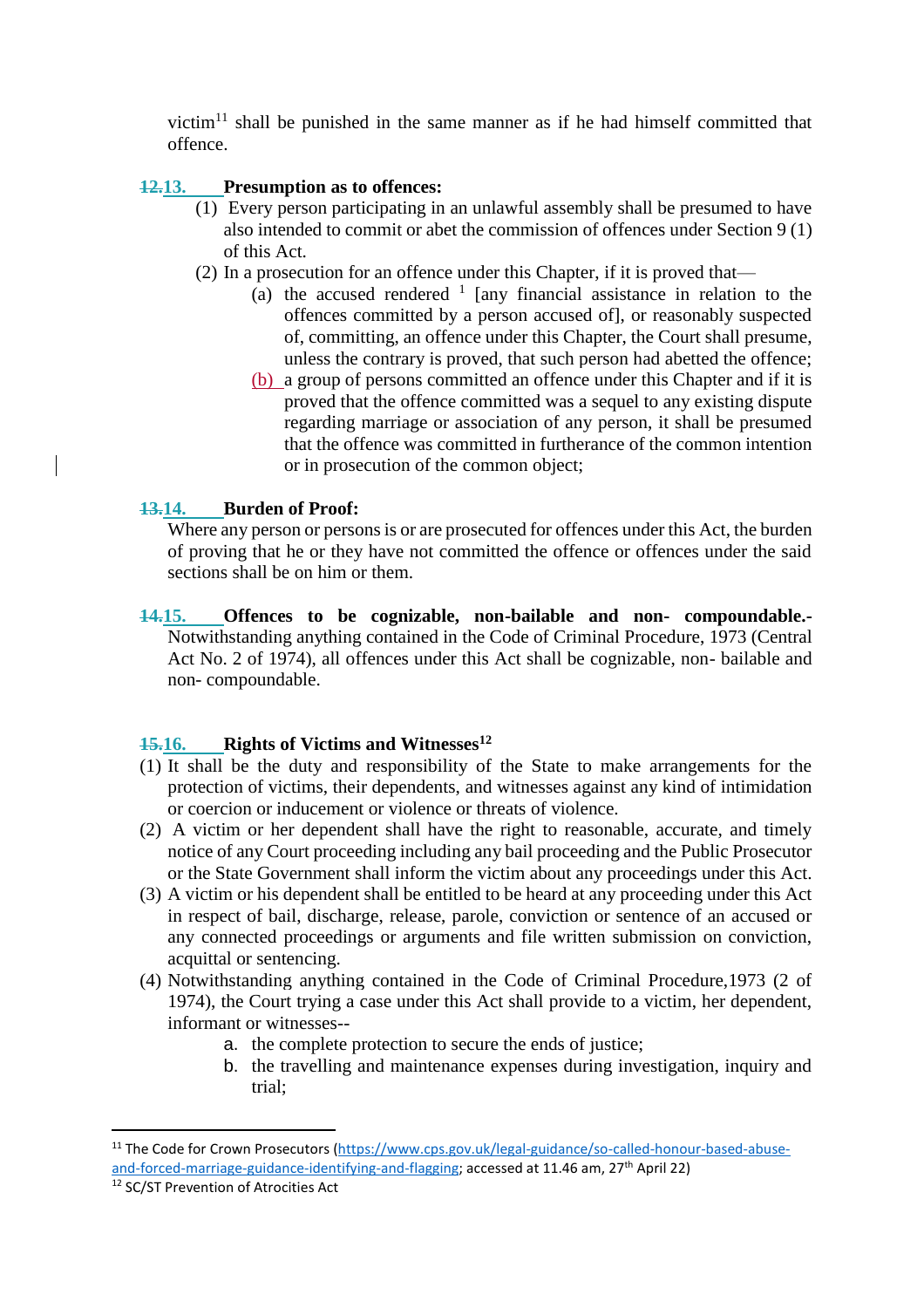- c. social-economic rehabilitation during investigation, inquiry and trial; and relocation.
- (5) The Court shall periodically review the protection being offered and pass appropriate orders.
- (6) The Court may, on an application made by a victim, informant or witness in any proceedings before it or by the Public Prosecutor in relation to such victim, informant or witness or on its own motion, take such measures including concealing the names and addresses of the witnesses in its orders or judgments or in any records of the case accessible to the public, issuing directions for non-disclosure of the identity and addresses of the witnesses or take immediate action in respect of any complaint relating to harassment of a victim, informant or witness and on the same day, if necessary, pass appropriate orders for protection and any other measures it deems appropriate. :
- (7) It shall be the duty of the Investigating Officer and the Station House Officer to record the complaint of victim, informant or witnesses against any kind of intimidation, coercion or inducement or violence or threats of violence, whether given orally or in writing, and a photocopy of the First Information Report shall be immediately given to them at free of cost.
- (8) It shall be the duty of the concerned State to specify an appropriate scheme to ensure implementation of the rights and entitlements of victims and witnesses due to honour crimes, and such scheme may include provision of immediate relief in cash or kind of victims of honour crimes, to provide relief in respect of death or injury or damage to property; to arrange food or water or clothing or shelter or medical aid or transport facilities or daily allowances to victims; to provide the maintenance expenses to victims; to provide the protection to victims or their dependents and witnesses from intimidation and harassment and any other measures.

#### **Chapter V Positive Obligations and Duties**

#### **16.17. Power to prohibit certain acts and taking preventive measures.-**

- (1) Any person / persons can make complaints, file representations or letters to the Sub Divisional Magistrate or the District Magistrate or the jurisdictional police seeking protection from any unlawful assembly or from any other person who are likely to or who have been objecting to any lawful marriage.
- (2) Upon receiving such complaint or representation, the Sub-Divisional Magistrate, District Magistrate shall within 24 hours take appropriate steps to provide protection to the said person, including giving appropriate directions for the same to the police. The police., if they receive such a complaint, or request for protection, shall within 24 hours provide protection and safety measures to the said persons, in such manner as they deem fit, but not limited to providing them assistance of the police, finding a shelter home and by any other means.
- (3) The Sub-Divisional Magistrate or the District Magistrate shall be in direct supervision of the protection and safety of the persons concerned.
- (4) If information about any proposed gathering of a khap / caste panchayat comes to the knowledge of any police officer or any officer of the District Administration, he shall forthwith inform his immediate superior officer and also simultaneously intimate the jurisdictional Deputy Superintendent of Police and Superintendent of Police.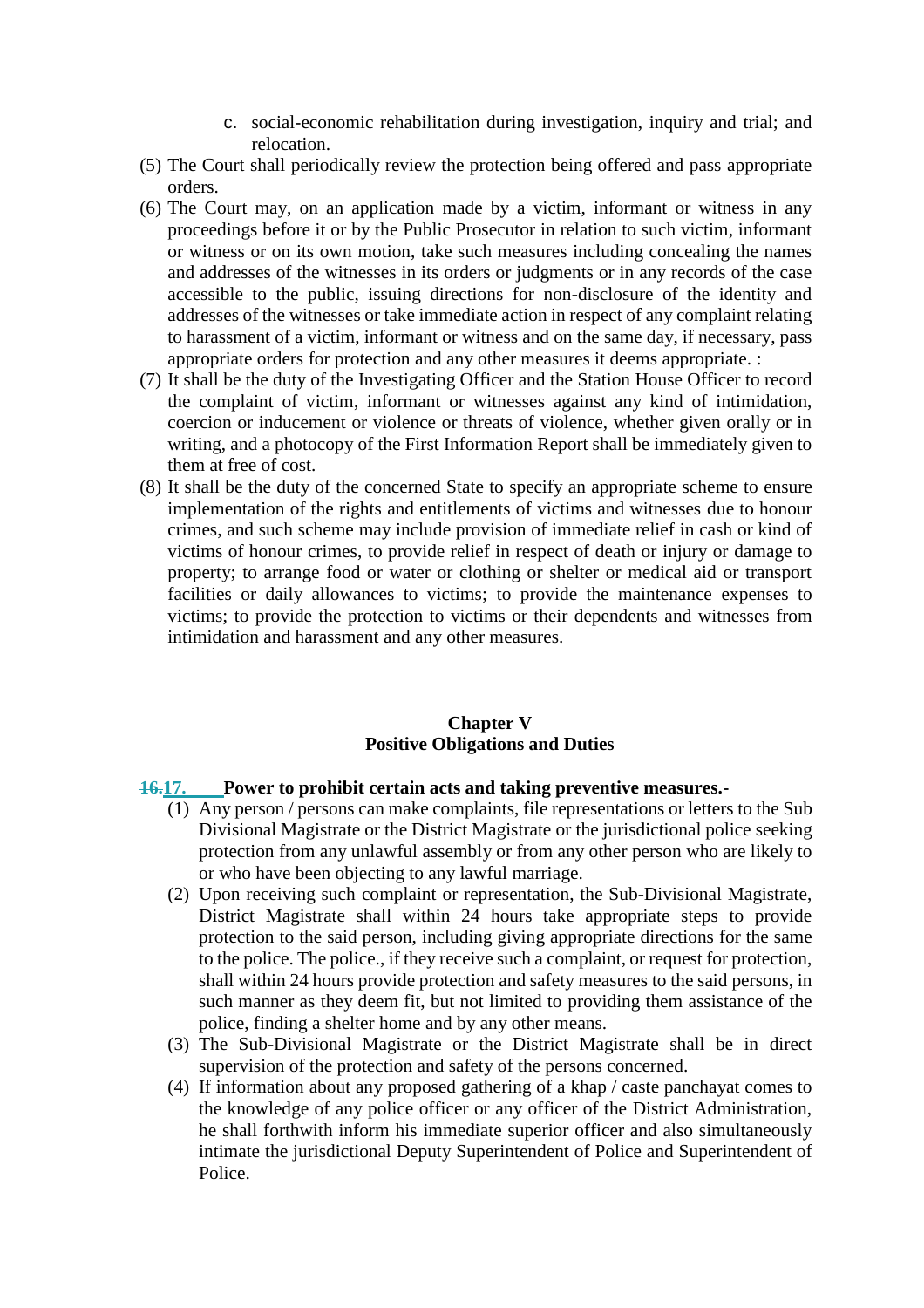- (5) On receiving such information, the Deputy Superintendent of Police (or such senior police officer as identified by the State Governments with respect to the area/district) shall immediately interact with the members of the Caste Panchayat and impress upon them that convening of such meeting/gathering is not permissible in law and to eschew from going ahead with such a meeting. Additionally, he should issue appropriate directions to the Officer In-charge of the jurisdictional Police Station to be vigilant and, if necessary, to deploy adequate police force for prevention of assembly of the proposed gathering.
- (6) Where the Sub-Divisional Magistrate or District Magistrate receives information from any source that there is a likelihood of convening of an assembly whether openly or in secrecy to condemn as objectionable any marriage proposed or solemnized, he or she shall by order prohibit the convening of such unlawful assembly and the doing of any act towards the commission of an y offence under this Act by any person in any area specified thereunder and such order shall be immediately published in a local newspaper and delivered to such persons of the said unlawful assembly
- (7) The Sub-Divisional Magistrate or District Magistrate may take such steps as may be necessary to give effect to such order including by giving appropriate directions to the police authorities concerned.
- (8) The District Magistrate shall also take such steps as may be necessary to ensure the safety of the persons targeted pursuant to the illegal decisions taken by the unlawful assembly.<sup>13</sup>
- (9) Whoever contravenes any such order made under sub-section (4) shall be punishable with imprisonment for a term which shall not be less than six months but may extend t two years and with fine.<sup>14</sup>
- (10)Every official called upon to act in terms of the above provisions shall be accountable for their lapses, omissions or failures and the concerned State Governments shall provide for and take such action against them as may be deemed fit for their lapses, omissions or failure to act.
- (11) If the Deputy Superintendent of Police has reason to believe that the gathering cannot be prevented and/or is likely to cause harm to the couple or members of their family, he or she shall forthwith submit a proposal to the District Magistrate/Sub-Divisional Magistrate of the District/ Competent Authority of the concerned area for issuing orders to take preventive steps under the Cr.P.C. including by invoking prohibitory orders under Section 144 CrPC and also by causing arrest of the participants in the assembly under Section 151 CrPC.
- (12)Despite the preventive measures taken by the State Police, if it comes to the notice of the local police that the Khap Panchayat has taken place and it has passed any diktat to take action against a couple/family of an inter-caste or inter-religious marriage (or any other marriage which does not meet their acceptance), the jurisdictional police official shall cause to immediately lodge an F.I.R. under the appropriate provisions of the Indian Penal Code including Sections 141, 143, 503 and 506 of the IPC.
- (13)Upon registration of F.I.R., intimation shall be simultaneously given to the Superintendent of Police/ Deputy Superintendent of Police who, in turn, shall ensure that effective investigation of the crime is done and taken to its logical end with promptitude.

 $\overline{a}$ 

<sup>13</sup> Law Commission Bill, 2011

<sup>14</sup> NCW Bill 2010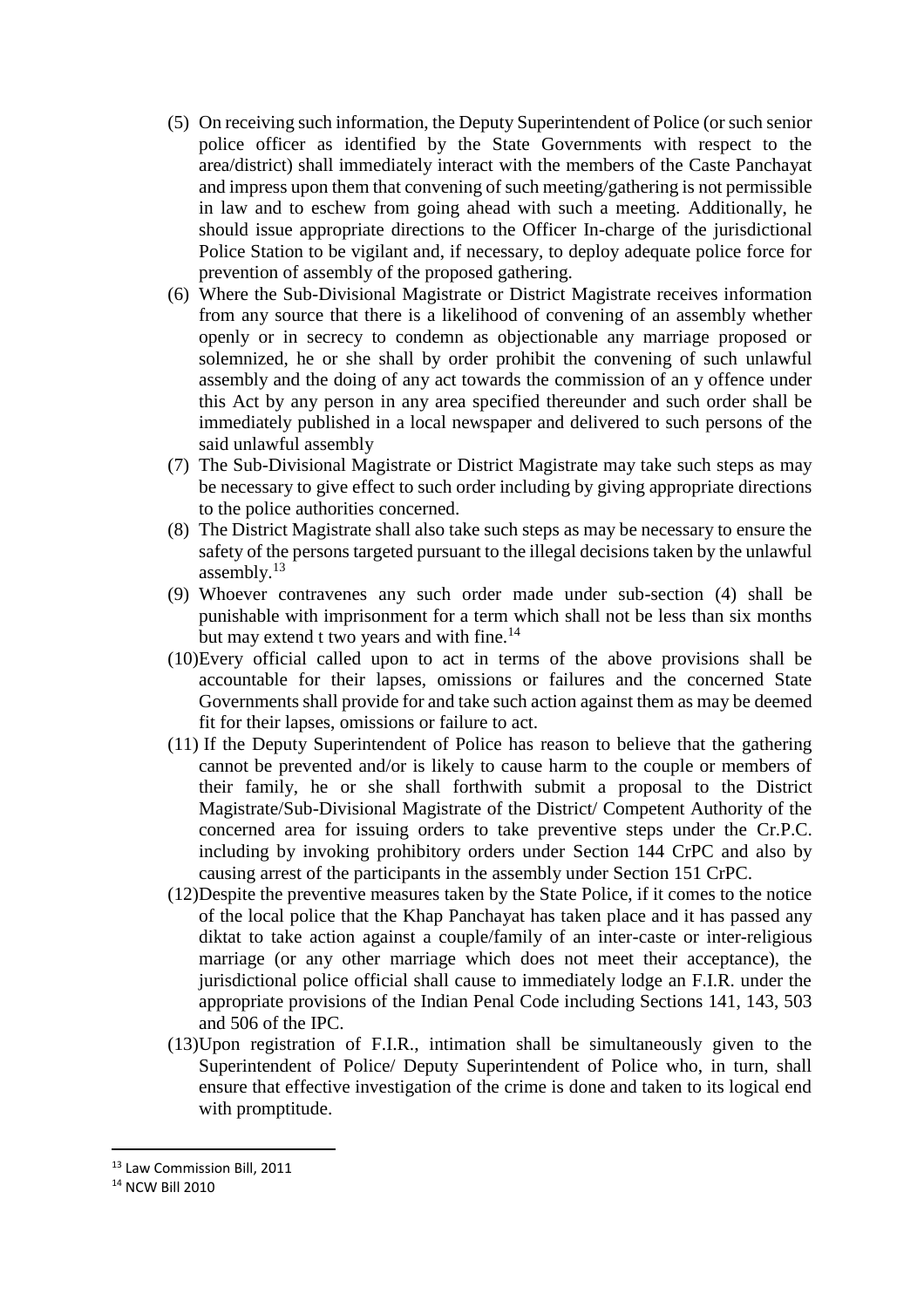- (14)Additionally, immediate steps should be taken to provide security to the couple/family and, if necessary, to remove them to a safe house within the same district or elsewhere keeping in mind their safety and threat perception. The State Government may consider of establishing a safe house at each District Headquarter for that purpose. Such safe houses can cater to accommodate couples whose relationship is being opposed by their families /local community/Khaps and (ii) young married couples (of an inter-caste or inter-religious or any other marriage being opposed by their families/local community/Khaps). Such safe houses may be placed under the supervision of the jurisdictional District Magistrate and Superintendent of Police.
- (15)The District Magistrate/Superintendent of Police must deal with the complaint regarding threat administered to such couple/family with utmost sensitivity. If necessary, they may be provided logistical support for solemnising their marriage and/or for being duly registered under police protection, if they so desire. After the marriage, if the couple so desire, they can be provided accommodation on payment of nominal charges in the safe house initially for a period of one month to be extended on monthly basis but not exceeding one year in aggregate, depending on their threat assessment on case-to-case basis.
- (16)The initial inquiry regarding the complaint received from the couple or upon receiving information from an independent source that the relationship/marriage of such couple is opposed by their family members/local community/Khaps shall be entrusted by the District Magistrate/ Superintendent of Police to an officer of the rank of Additional Superintendent of Police. He shall conduct a preliminary inquiry and ascertain the authenticity, nature and gravity of threat perception. On being satisfied as to the authenticity of such threats, he shall immediately submit a report to the Superintendent of Police in not later than one week.
- (17)The District Superintendent of Police, upon receipt of such report, shall direct the Deputy Superintendent of Police in-charge of the concerned sub-division to cause to register an F.I.R. against the persons threatening the couple(s) and, if necessary, invoke Section 151 of the CrPC. Additionally, the Deputy Superintendent of Police shall personally supervise the progress of investigation and ensure that the same is completed and taken to its logical end with promptitude. In the course of investigation, the concerned persons shall be booked without any exception including the members who have participated in the assembly. If the involvement of the members of Khap Panchayat comes to the fore, they shall also be charged for the offence of conspiracy or abetment, as the case may be.

#### **17.18. Accountability measures:**

- (9) Any failure by either the police or district officer/officials to comply with the aforesaid directions shall be considered as an act of deliberate negligence and/or misconduct for which departmental action must be taken under the service rules.
- (10) The departmental action shall be initiated and taken to its logical end, preferably not exceeding six months, by the authority of the first instance.
- (11) States are directed to take disciplinary action against the concerned officials if it is found that (i) such official(s) did not prevent the incident, despite having prior knowledge of it, or (ii) where the incident had already occurred, such official(s) did not promptly apprehend and institute criminal proceedings against the culprits.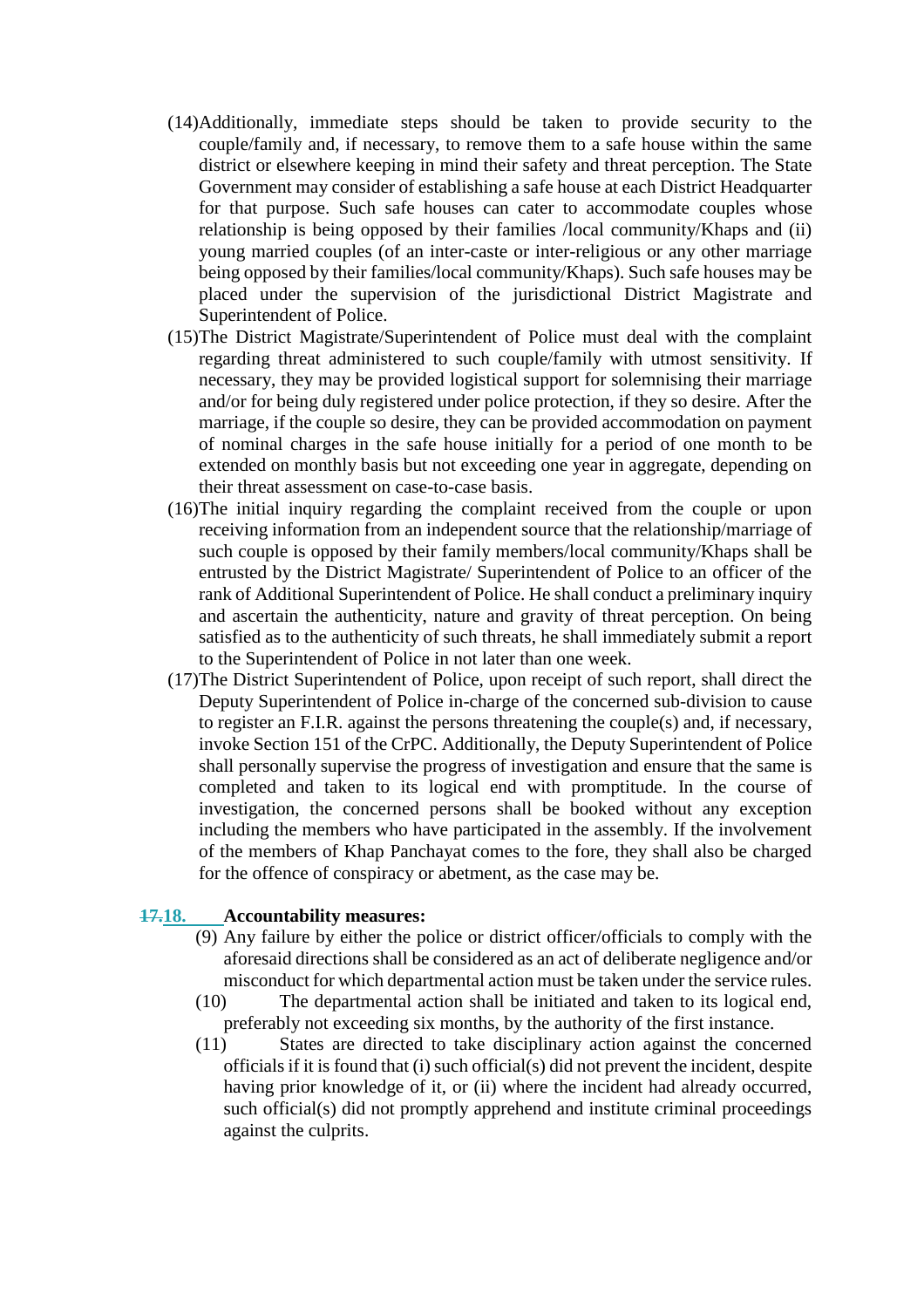- **18.19. Mandatory Reporting**: Obligation of certain persons to report about commission of the offences under this Bill –
	- (5) All officers of the Government are hereby required and empowered to assist the police in the execution of the provisions of this Bill or any rule or order made there under.
	- (6) All village officers and such other officers as may be specified by the District Magistrate in relation to any area and the inhabitants of such area shall, if they have reason to believe or have the knowledge that any of the offences mentioned under this Act are about to be, or have been committed in the area they shall forthwith report such fact to the nearest police station.
	- (7) Whoever contravenes the provisions of sub-section (1) or sub- section (2) shall be punishable with imprisonment of either description for a term which may extend to two years and shall also be liable to fine.

# **19.20. Obligations and Duties of the State and Central Government<sup>15</sup> .-**

- a. The State Governments should forthwith identify Districts, Sub-Divisions and/or villages where instances of honour crimes or assembly of Khap Panchayats have been reported in the last five years.
- b. The Secretary, Home Department of the concerned States shall issue directives/advisories to the Superintendent of Police of the concerned Districts for ensuring that the Officers In charge of the Police Stations of the identified areas are extra cautious if any instance of inter-caste or inter- religious marriage within their jurisdiction comes to their notice.
- c. The Home Department of the Government of India shall be responsible for and shall work in coordination with the State Governments and take measures to sensitize law enforcement agencies and by involving all the stake holders to identify the measures for prevention of such violence and to implement the constitutional goal of social justice and the rule of law.
- d. The Centre and various State Governments ought to work on sensitization of the law enforcement agencies to mandate social initiatives and awareness to curb such violence.
- e. The State Governments shall create a Special Cell for prevention of Honour Crimes in every District comprising of the Superintendent of Police, the District Social Welfare Officer and District Adi-Dravidar Welfare Officer to receive petitions/complaints of harassment of and threat to couples of inter-caste marriages.
- f. These Special Cells shall establish a 24-hour helpline to receive and register such complaints and to provide necessary assistance/advice and protection to the couple.

# **20.21. Obligation on the Central and State Government for effective implementation of the Act**

- (1) Subject to such rules as the Central Government may make in this behalf, the State Government shall take such measures as may be necessary for the effective implementation of this Act.
- (2) In particular, and without prejudice to the generality of the foregoing provisions, such measures may include,--

 $\overline{a}$ <sup>15</sup> *Shakti Vahini vs. Union of India (UOI) and Ors*. (27.03.2018 - SC) 7 SCC 192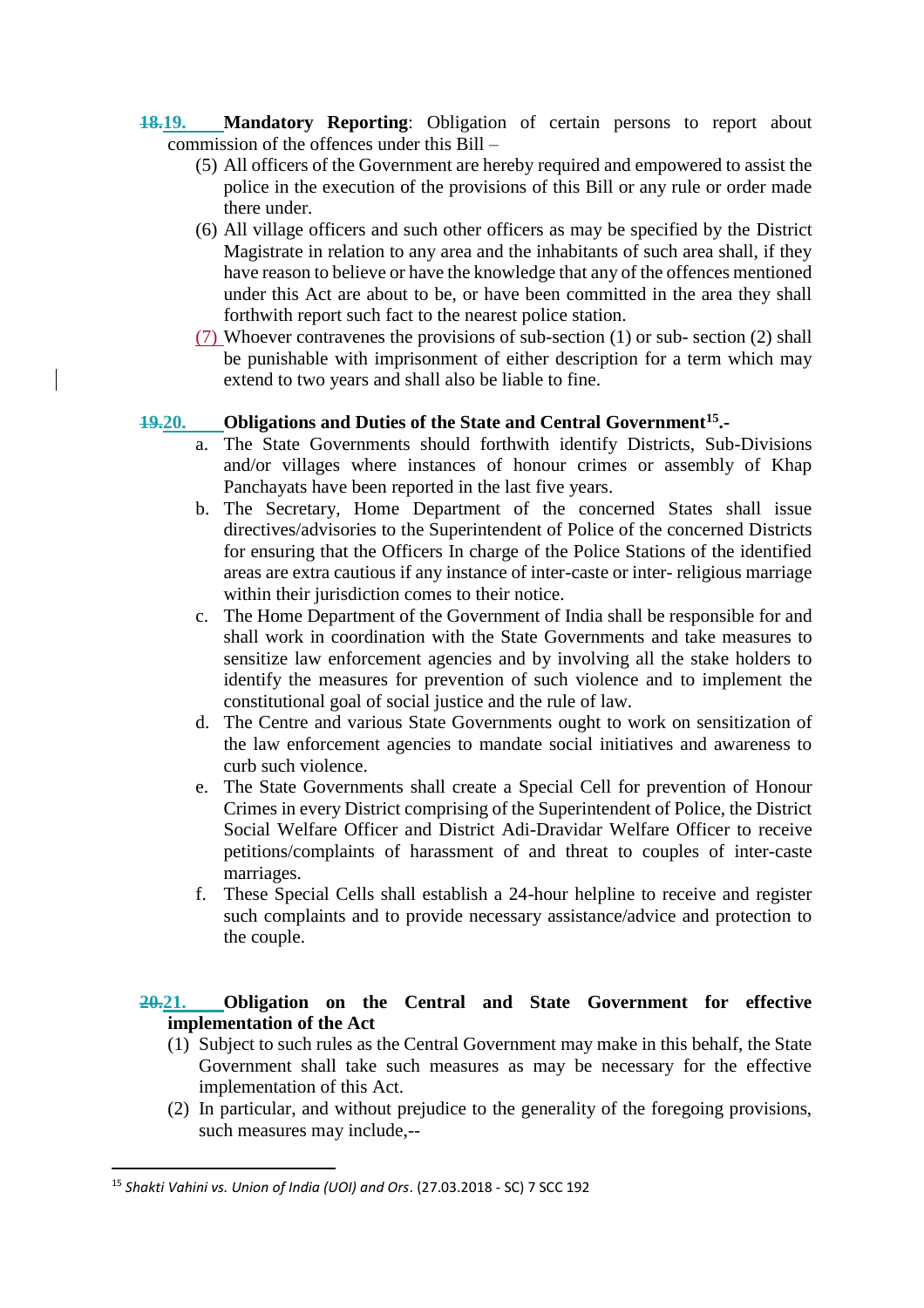- (i) the provision for adequate facilities, including legal aid, to the persons subjected to honour crimes to enable them to avail themselves of justice;
- (ii) the provision for travelling and maintenance expenses to victims and witnesses in honour crimes during investigation and trial of offences under this Act;
- (iii) the setting up of committees at such appropriate levels as the State Government may think fit to assist that Government in formulation or implementation of such measures;
- (iv) provision for a periodic survey of the working of the provisions of this Act with a view to suggesting measures for the better implementation of the provision of this Act;
- (v) The Central Government shall take such steps as may be necessary to co-ordinate the measures taken by the State Governments under sub-section *(1)*.
- (vi) The Central Government shall, every year, place on the table of each House of Parliament a report on the measures taken by itself and by the State Governments in pursuance of the provisions of this section.

## **Chapter VII Fast Track Courts<sup>16</sup>**

# **21.22. Establishment of Fast Track Courts.** –

- **(1)** The State Government, may after consultation with the concerned High Court, by notification, designate a District Courts as Fast Track Court for the purpose of trying the cases pertaining to honour crimes and offences under this Act.
- **(2)** Such Fast Track Court shall exercise all jurisdiction exercisable by the District Court under any law for the time being in force in respect of any proceedings under this Act.
- **(3)** The State Government shall, after consultation with the High Court, by notification, extend, reduce or alter the local limits of the area to which the jurisdiction of the Fast Track Court extends.
- **(4)** The concerned District judge presiding over a designated Fast Track Court shall receive prior training on this Act, in the manner as may be prescribed under the Rules.

# **22.23. Procedure**

- (1) The Fast Track Court may take cognizance of any offence without the accused being committed to it for trial upon receiving a complaint of facts which constitutes such offence, or upon a police report of such facts.
- (2) The trial must proceed on a day-to-day basis to be concluded, preferably within six months from the date of taking cognizance of the offence.
- (3) When trying any offence under this Act, the notified Fast Track Court may also try any other offence with which the accused may, under the provisions of the Code of Criminal Procedure, 1973 (Central Act No. 2 of 1974), be charged at the same trial if the offence is connected with such other offence.

 $\overline{a}$ <sup>16</sup> *Shakti Vahini vs. Union of India (UOI) and Ors*. (2018) 7 SCC 192